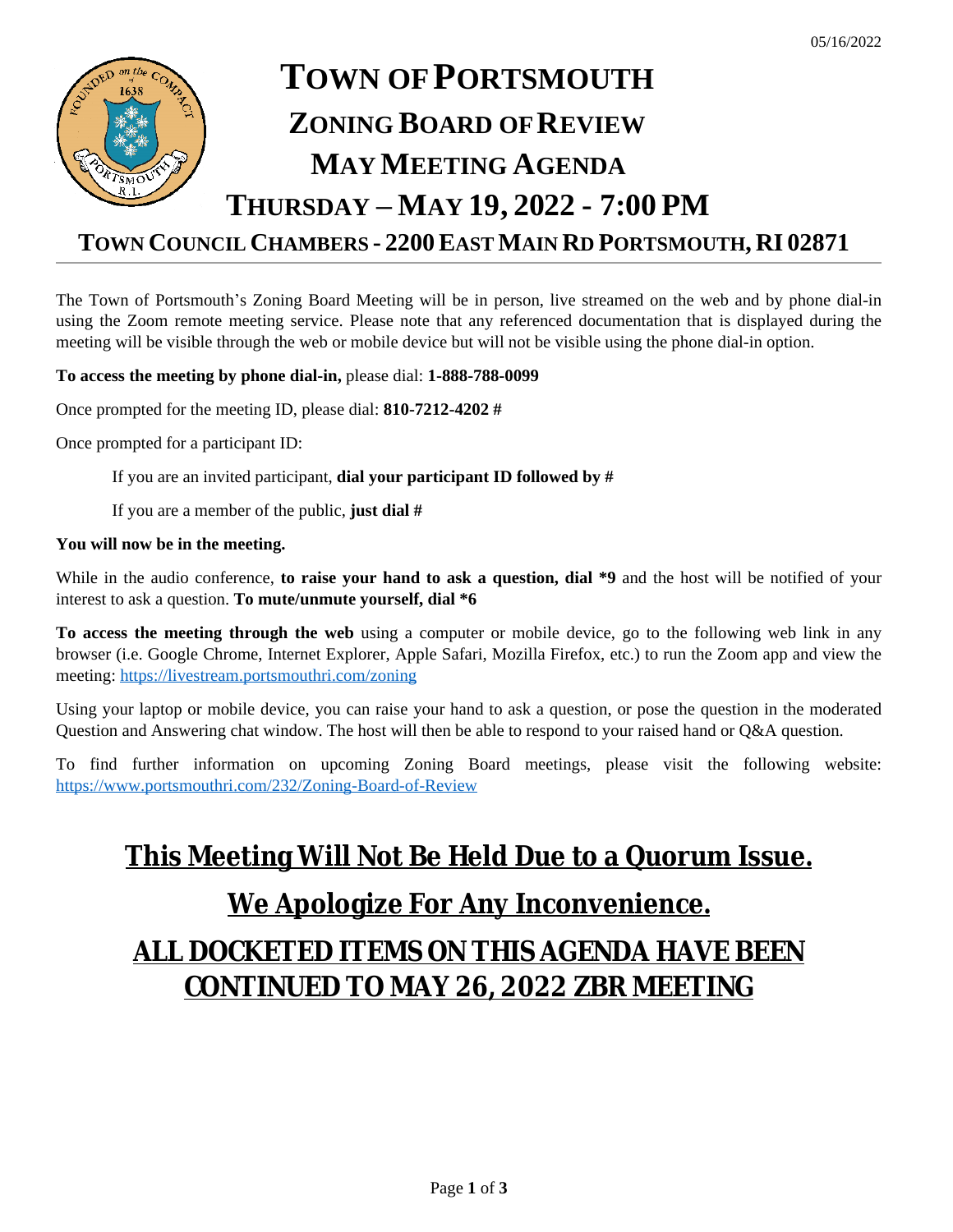# **I. ROLL CALL**

# **II. MINUTES**

## **III. CHAIRMAN REPORT**

### **IV. OLD BUSINESS**

- 1. (I-H) Aquidneck Country Club, Inc. (owners of lot 26-10) seek to amend a previously approved special use permit (2009) to develop twenty-two (22) single family dwellings and six (6) duplex units where the previously approved plan consisted of three (3) twelve (12) unit multifamily buildings on 0 Willow Ln (26-10) a vacant 6.4-acre parcel that is part of the Carnegie Development that also includes parcels identified as Tax Map 26 Lots 2, 2A, 2B, 2C, 2D, 3 & 4. The proposed amendment also includes the location of a stormwater detention area on 0 Brownell Ln. (22-3). The proposal also requests dimensional variances for front yard and building stories (Art. IV Sec. B) as well as distance between building, roadway width, number of units per building and parking and travelled way setbacks (Art. VII Sec. C.10) *60 Minutes\**
- 2. (R-40) Newport Solar, Inc. (applicant) and Joseph Studlick (owner) seek a special use permit to construct a ground mounted small solar energy system (Art. V, Sec. J.3) located at 424 Vanderbilt Ln. (54-202) *20 Minutes\**
- 3. (R-30) George & Marie Corey (owners) seek a dimensional variance for lot frontage (Art. IV, Sec. B) to reduce the frontage to 20 feet from 62 feet as part of an administrative subdivision located at 905 Wapping Rd. (66-8) *25 Minutes\**

### **V. NEW BUSINESS**

- 1. (C-1) 3302 East Main Road, LLC (owner) & Tesla c/o Dewberry Engineers seeks a modification to a previously approved special use permit for an auto fuel service station (Art. V Sec, F.1) and dimensional variance for side yard setback (Art. IV, Sec. B) to install electric vehicle charging stations located at 3302 East Main Rd. (24-1) *30 Minutes\**
- 2. (R-20) Paulo Azevedo (owner) seek dimensional variances for side yard setbacks (Art. IV, Sec. B) having multiple storage sheds (Art. V Sec. I.3) and locating a storage shed outside of the rear yard (Art. IV. Sec. C.5) to construct a 1,200 sq ft storage shed located at 24 West Shore Rd. (27-19B) *30 Minutes\**
- 3. (R-20) Lisa Mailloux (owner) seek a special use permit to operate a day care center (Art. V, Sec. B.9.) located at 40 Lauren Dr. (18-92) *20 Minutes\**
- 4. (C-1) Julia Smith (applicant) and GTD Realty, LLC (owner) seek a special use permit to operate a day care center (Art. V, Sec. B.9.) located at 3381 East Main Rd. (24-58) *20 Minutes\**
- 5. (R-30) Patrick Carberry & Lea Michaels (owners) seek a dimensional variance for side yard setbacks (Art. IV, Sec. B) construct a 200 sq ft storage shed located at 47 Elm St. (63-15-3) *10 Minutes\**
- 6. (C-1) Gairad DeCastro (applicant) and DeCastro Brothers Realty, LLC (owners) seek dimensional variances for front & side yard setbacks (Art. IV, Sec. B) having multiple storage sheds (Art. V Sec. I.3) and locating storage sheds outside of the rear yard (Art. IV. Sec. C.5) to construct two 160 sq ft shipping container storage sheds located at 1698 East Main Rd. (45-1) *30 Minutes\**

Respectfully submitted, Jim Nott, Chairman

*\* Denotes estimated hearing length only*